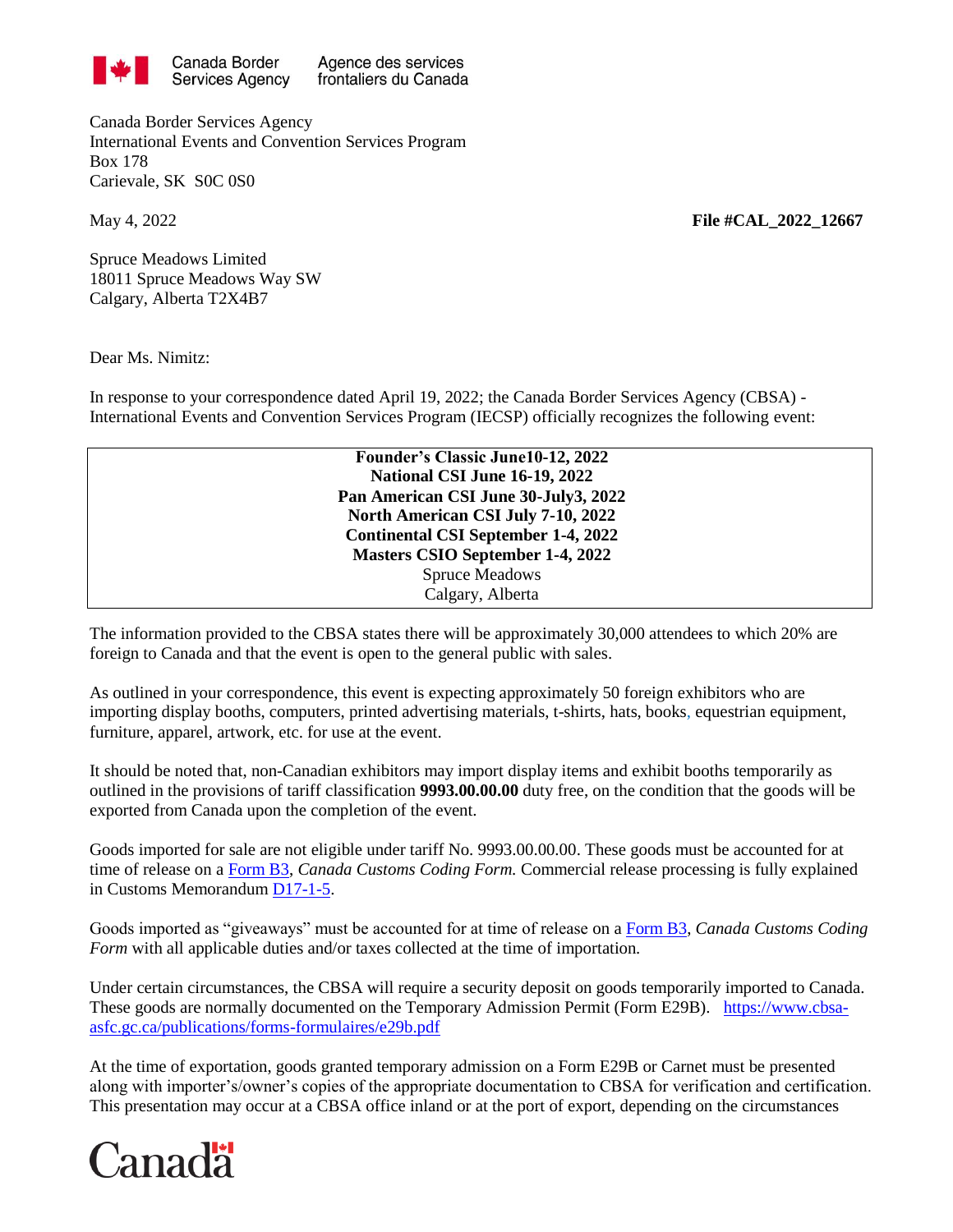involved and is necessary for you to receive a refund of any securities posted. Please note that the refund is not immediate.

Based on the information provided, in excess of 175 horses will be temporarily imported for the initial competitions and up to 200 horses for the Masters event. Under the Temporary Importation (Tariff Item No. 9993.00.00) Regulations, Memorandum D8-1-1, paragraphs 107 and 108:

107. Horses and other equines imported temporarily for pasturage, competition, training or breeding qualify for customs duty free entry under tariff item No. 9993.00.00 and are non-taxable for the purposes of the GST/HST under the Nontaxable Imported Goods (GST/HST) Regulations and Item 39 of the Schedule to the Temporary Importation (Excise Levies and Additional Duties) Regulations. These provisions apply whether the importer is a resident or a non-resident of Canada.

108. Unless the inspecting officer has reasonable cause to believe that the horses will not be exported, the requirement to document the horses on a Form E29B and post a security deposit is waived. However, the importer must present any documentation required by OGDs.

Horses and equipment imported for use at competitions qualify for duty-free importation under the provisions of tariff item 9993.00.00 with full GST relief under Special Authority Code 39-089Z1663. Sulkies, saddles, harnesses and related equipment qualify for full GST/HST relief under Special Authority Code 40-089Z1663

Film Logic Customs Brokers Inc. has been designated as the official customs broker for this event. If you have any questions regarding importing meeting materials into Canada or if you wish to inquire as to the brokerage services provided, please contact Elias Pizarro at 403-452-2244.

Consideration should also be given to other government department regulations. Persons importing drugs, medicines, pharmaceuticals and medical equipment or devices, such as health supplements, medical devices and other health and medical supplies for an event should also contact Health Canada at 1-866-225-0709 or visit their website at[: www.hc-sc.gc.ca](file:///C:/Users/kxm029/AppData/Local/Microsoft/Windows/INetCache/Content.Outlook/G28J6463/www.hc-sc.gc.ca)

Veterinary prescription drugs should be clearly identified and carried in the original packaging with a label specifying that it is prescription medication. A copy of the prescription should also be available as well as a contact number for the veterinarian. Horse trailers should be clean for inspection purposes.

Please note that agricultural products such as hay, straw, grasses and silage to be used as feed for the horses may be restricted or prohibited. As well, there may be additional agricultural requirements or restrictions, including horse(s) being certified for equine prioplasmosis. Please note that information is constantly changing. For information or to confirm that entry from a particular US state is acceptable, contact the Canadian Food Inspection Agency (CFIA) National Import Service Centre at 1-800-835-4486.

**To limit the further spread of coronavirus in Canada, new travel restrictions are in place across all border crossings. Please review the following link carefully to determine if you are eligible to enter Canada:** <https://travel.gc.ca/travel-covid>

CBSA requires everyone seeking admission into Canada to properly declare themselves to CBSA by providing accurate identification. CBSA will accept a valid passport as proof of citizenship.

Persons who have been convicted of any criminal offences may be inadmissible to Canada. For more information please visit: [www.canada.ca/en/immigration-refugees-citizenship/services/immigrate-canada/inadmissibility.html](http://www.canada.ca/en/immigration-refugees-citizenship/services/immigrate-canada/inadmissibility.html)